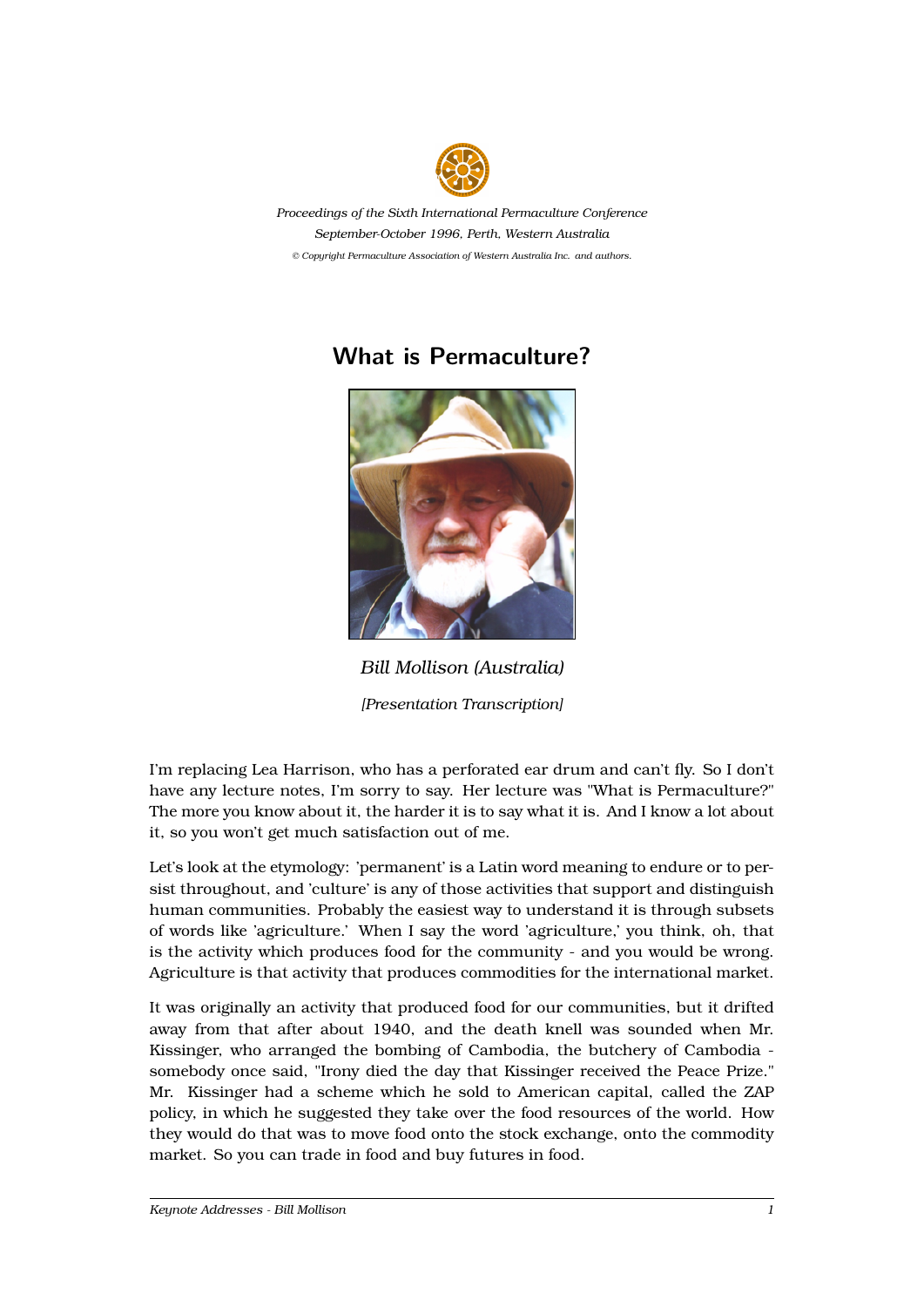Secondly, he suggested you could patent the seed, so those who owned the patents effectively owned the food. So, at that point plant patenting was introduced, and today, as I stand before you, you're lost. You can elect who you like, you don't control anything any more. A hundred percent of the patents on soy beans are owned by three companies, and so it goes. All the food you eat is patented and can be forbidden to you by those patent holders at any minute. Now, all hybrid seed is patented; open-pollinated seed can't be patented, to my knowledge. Traditional seeds may be patented, although there is a good defence against that.

All that happened without your approval or knowledge. Operating through financial systems, agriculture has been sold out, its seed, its farmers, its consumers, to the international market forces. It was quite funny: two Lebanese, who are very good in the market, bought all the futures in soy beans in the year they came on the commodity market. They were not intended to do that, and a law has been passed to prevent them doing that, because other people wanted to buy it. So for one year, two Lebanese got extraordinarily rich by owning the world's soy beans.

Soy beans are used in tofu, soy sauce, and are sold as 'health food.' Well, it's not. It's probably the most unhealthy food grown in what is called agriculture. It was grown only to paint cars - all duco, all paint for cars, has to have a soy bean oil base. It grows as the number of cars grows. You can have unpainted cars and we can stop growing soy beans. But if you demand a colour on your car, you have to have a few acres of soy beans. The whole soy bean kick was started by Henry Ford. He pushed the soy bean because it was so valuable to him. He used to say you could have a car any colour you want, so long as it was black, because he didn't have many other colours.

Soy beans, too, have a powerful anti-nutritional factor which prevents the uptake of protein. So they have to be cooked for six or seven hours. There's hardly any other food which is that poisonous. So they are a nasty little poisonous commercial seed. A little bit is left over, a tiny fraction, 0.005%, is used in health food shops for what is rather a risky food; if they haven't rinsed it enough, you will get a protein deficiency out of that. People who make tofu cook it the minimal time. There are plenty of beans without these factors, but they are not much used. But soy beans have to be grown to paint your cars, and that leaves an awful lot of soy residue, and they make up a large part of the feed industry for chickens and pigs, poor things. I always said that I don't trust anybody who voluntarily eats beans. One of my more famous statements.

So, agriculture, although it may originally have been intended to feed us, no longer does. It basically operates in response to a remote commodity market. That's what sets the prices, and what sets the demand. Very few people plant the seeds they plan. If they are hybrid seeds, there is no point in trying to keep them for tomorrow.

Kissinger's plan is working extremely well. If he controls the think-tanks and those seeds, he is, in fact, in charge of the world. He just wanted to be a dictator of the whole world, that's all. I did, too. He thought of it first. I just want to be emperor, just for a week.

Agriculture, then, was intended to feed us, but it no longer is so intended. Very little human food is grown in agriculture. Ninety percent of some of our crops go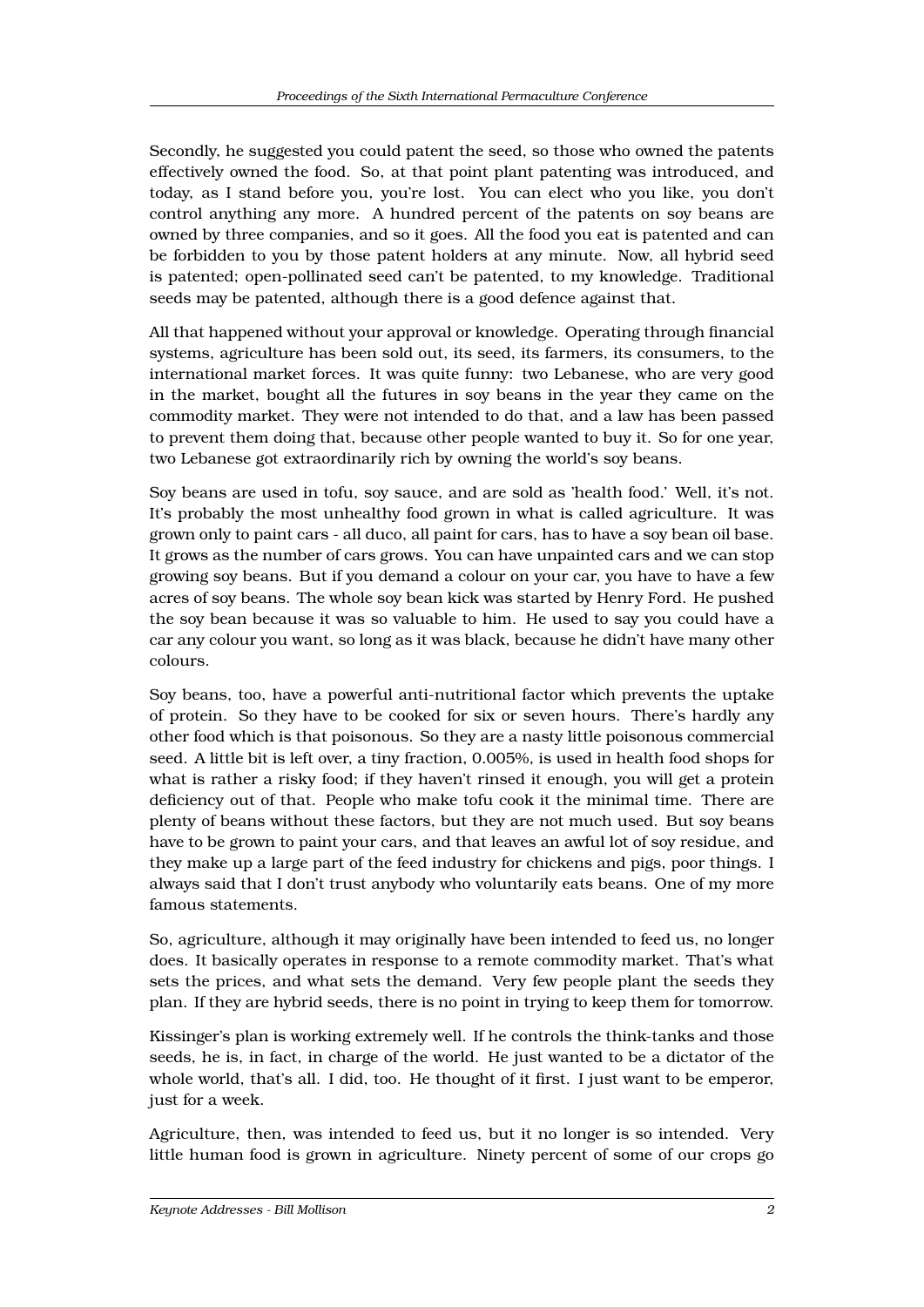to animal feeds. I travelled through Europe on the train a few years ago and took note of food growing on farms - I saw five acres of potatoes between Copenhagen and Switzerland. Very little food is grown on farms today. Mainly it is forage for animals, and fortunately that is backfiring; you can get mad cow disease from cows and you can get vancomycin-resistant enterococci from chickens and pork. Food produced by agriculture is becoming truly unsafe for you. There is a great word, 'agricolagenic' disease. That is, diseases that you have, caused by operations of agriculture.

The other disease rapidly spreading as a result of modern agriculture is the fact that you are all turning into women. When you look at the alligators down in Florida they've got tiny little penises no good to anybody, no bigger than a wart, really. They don't have any testes. The number of males being born with penile deformities is large, and testicular cancer, and they don't have any sperm, to speak of, or at least none of the right shape to kick around. 85% of the sperm in some areas are deformed. This is due to agriculture, also, because they're pouring hormones and hormone analogs onto the soil and it ends up in the food of the chickens, pigs and cattle. Feminising chickens is a good thing...in the old days they used to cut open the males' backs and removed the testes. These days they just feminise them. When you go to Kentucky Fried Chicken, by all means, lick your fingers, but don't eat the chicken.

Vancomycin resistant enterococci - a great word - VRE, that's there because farmers used every antibiotic in their feed, and the only antibiotic we had left medicinally was vancomycin. But then the farmers used vancomycin. So now you are in the same position I was in when I was young: you don't have any antibiotics. You are in for an interesting time. When I was young, we all died of whooping cough, measles, diphtheria - I had that. Then all my friends died of TB. You are going to have to die of all of those, now. You will get accustomed to friends falling over in the playgrounds and being carried to the cemetery, which was the normality of life in Australia before antibiotics. So it is an interesting new game. We have forgotten how to die. You will have to swot up on that. To do it well is quite an art. Expectations of death - you are going to get it, anyhow - none of us is going to get out of this alive.

Agriculture went through a sad decline from 1940 on. What the agricultural scientists called traditional agriculture was never traditional. Traditional agriculture produced a high quality of food for people at the best level it could. What is practiced today is a very, very destructive activity for the commodity market, and farmers know that. Many farmers have left the land because of that. A lot of farmers in the States have pulled out of agriculture because the subsidies were so high. You could grow the rice, but you didn't have to harvest it. You could bale it up as hay and sell it, or give it away. That is always a sign of bad government when there are subsidies, because you try to give the people cheap food. In America, food is incredibly cheap. It keeps them quiet, keeps their minds off other things.

So we are not in a very good position today in regard to food. I saw it all happen, too. Unlike many of us, I was aware of it. I started up an open-pollinated seed company many years ago, 20 years ago, to save our seed. Jude Fanton and her husband Michel started up a seed library, where you could put seed in and take seed out, because libraries were immune from seed laws. I got attacked by 39 lawyers in my seed company, and you can't defend against that many lawyers based in New York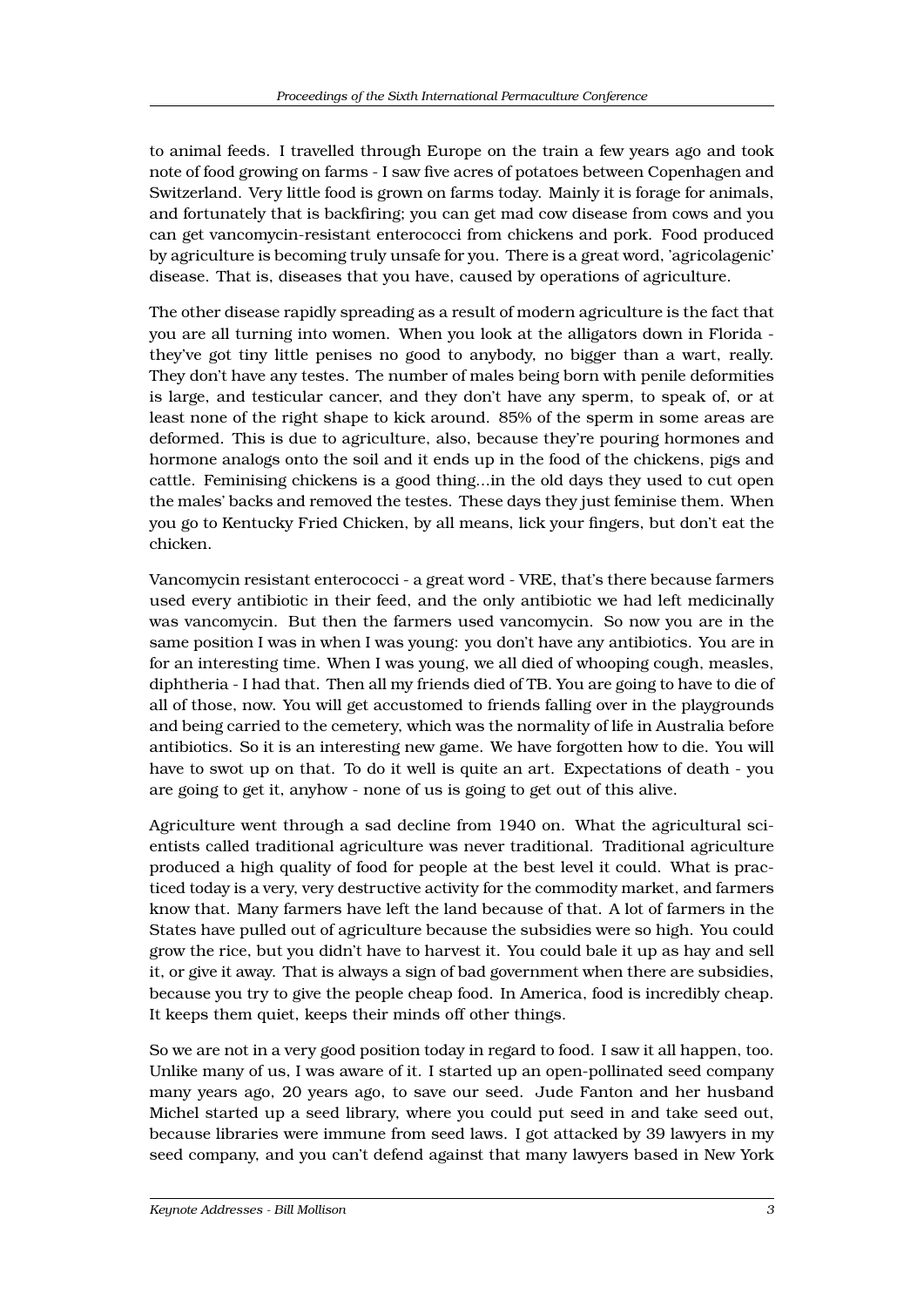and Sydney. We collapsed it; next day we gave its goods to a new seed company, had to change the letterhead, and it continues today. Interestingly, it was called the Phoenix Seed Company, because when the phoenix dies, from its ashes arises a successor, and as it flies up to heaven, followed by all the birds, it tells the story of the death of its predecessor. Our first catalogue told the story of how we were wiped out. It doesn't matter how small or inconspicuous you are, you are under heavy legal attack if you try to sell open-pollinated seeds that people can pinch without profit. So there is a witch hunt to eliminate all those seed companies, and mostly they are gone. They have been absorbed into large and multinational companies. Multinationals have also taken over the retail of seed by buying most of the gardening business and shops. So it is pretty well sewn up. You sit there, a prisoner of Mr. Kissenger. Not a nice position to be in, I can tell you.

He experimentally switched off the bread in Chile when it looked like the socialists were getting in. Americans equate socialism to communism, and communism is bad, so as soon as the socialist government came in under Allende, they switched off the wheat. Had a little trial in food control, and it worked; Allende was brought down by bread riots. And they got Pinochet and repression, 40,000 people tortured and shot. Some of you may know about it and some may have experienced it. They tried it in Australia, but our army refused to fire on us. That's what saved us. But they did get rid of our government. Interesting, isn't it?

Permaculture was born in reaction to this mess. It subsumes organic agriculture. We just assume that we will grow food cleanly. It doesn't use sprays or hormones, or all these things. It's an eerie thing that all the books on permaculture up to 1970 were on gardening tips - plant your beans six inches apart, etc. Every book on permaculture was on gardening tips. There was no design. When I realised that in the late 60s, the hair went up on the back of my head. Nobody told farmers how to design for eliminating bad effects of climate and wind. You can take out wind, you can take out frost, by correct planting. And nothing was related to anything else. We didn't have any books on the design of agricultural systems. I wrote the first one in 1978. There were no precursors. There was a little book on design in landscape by PA Yeomans in Australia, on water design in landscape. There were no other books on design.

Dimension was recently added to design by Masanobu Fukuoka in Japan. He collapsed time. He planted his crop into the remains of the preceding crop, so he didn't have to crop, plough, reseed, start another crop. So he was able to get many crops more. That's the last word issued on design. There may be other dimensions to design yet to come. Now that we have started the process of issuing books on design, there will be smarter people among our students than we are, and if there are not, they are pretty, damn silly. So permaculture is a book on design. I think most people in the media think it is a book on gardening. It is a very sad, backward step, indeed. If I get on talkback radio, nobody asks me serious questions, they ask me why their lemon tree's leaves are going yellow. We know why that is; they planted it in a boggy place or they don't give it enough urine. So there's a way out: lift it up and piss on it.

That's what permaculture is about: very common sense. It is in response to changes in the rational economic control system which has been imposed, more and more